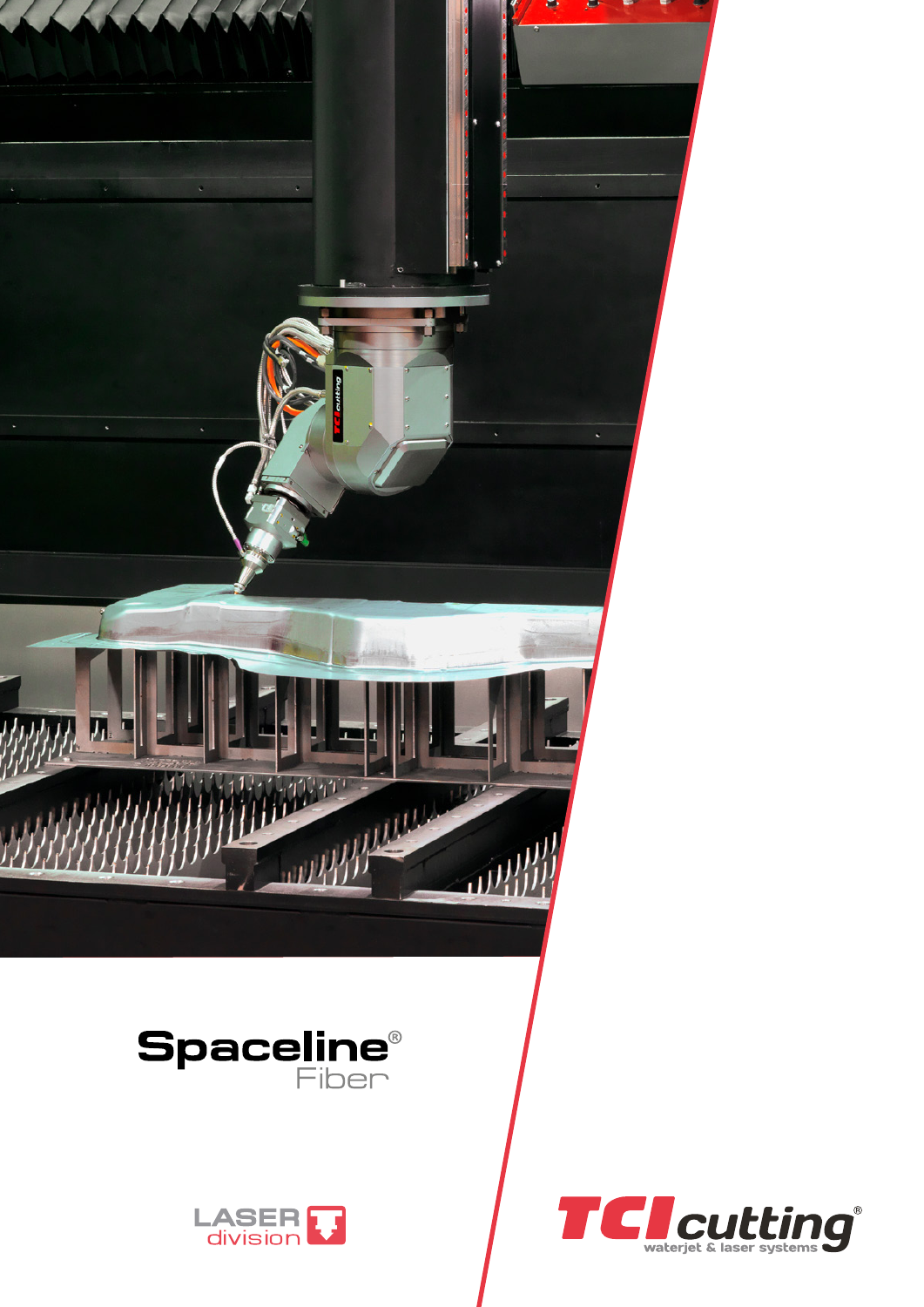

## The intelligent 3D laser cutting solution



TCI Cutting Spaceline Fiber opens up a whole new world of possibilities for 3D production with 5-axis laser cutting. A fully automated system with which the production of complex cuts becomes a simple task. The powerful arm that houses the 3D cutting head, allows the creation of cutting programs with multiple angles for the same piece, a speed of more than 1G and with powers from 1 to 3 kW (up to 6 kW for specials). The 700 mm travel of the Z axis offers infinite possibilities for cutting both by robot and using working table.

The fiber laser source technology is in charge of producing production series at a high speed and at a minimum cost, this system being one of the most complete and intelligent in the market. Its connectivity with digital systems generates an unparalleled production flow.

Versatility and infinite configurations make the Spaceline a machine capable of adapting to the needs of any sector.

| <b>Models in the Spaceline Fiber Series</b> | <b>Power Output - Resonator</b>                    | <b>Dimensions</b>  |
|---------------------------------------------|----------------------------------------------------|--------------------|
| Spaceline 1540 Fiber                        | <b>IPG Power output</b><br>from 1,000 W to 3,000 W | 1.550x4.050x700 mm |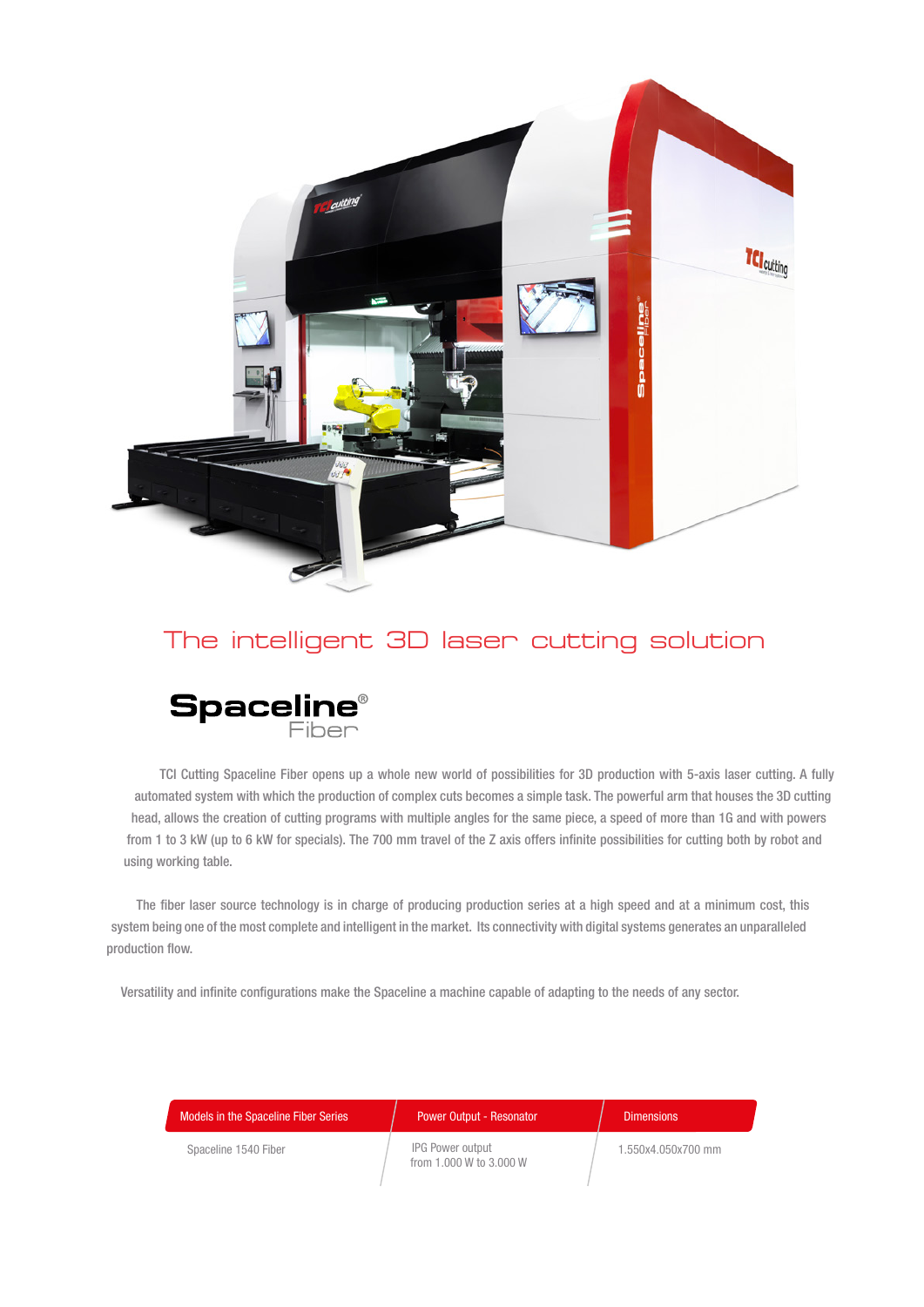



| <b>Characteristics</b>                 | <b>Technical Data</b>    |  |
|----------------------------------------|--------------------------|--|
| Maximum permitted load                 | 600 kg/m <sup>2</sup>    |  |
| Number of cutting heads                | 1(5 axes)                |  |
| Maximum simultaneous positioning speed | $160$ m/min              |  |
| Maximum axial acceleration             | $9,8 \text{ m/s}^2$ (1G) |  |
| Machine Tolerance                      | $\pm$ 0.05 mm/m          |  |
| Repeatability precision                | $\pm$ 0.03 mm/m          |  |
| Power Output                           | De 1,000 W a 3,000 W     |  |
| Axes travel (X, Y, Z)                  | 1.550 x 4.050 x 700 mm   |  |
| Dedicated GAP axis (W)                 | Included                 |  |
| Motorization of loading tables         | Included                 |  |
| Motorization of parts with robot       | Optional                 |  |
| Measurement system                     | Absolute optical rulers  |  |

Ξ